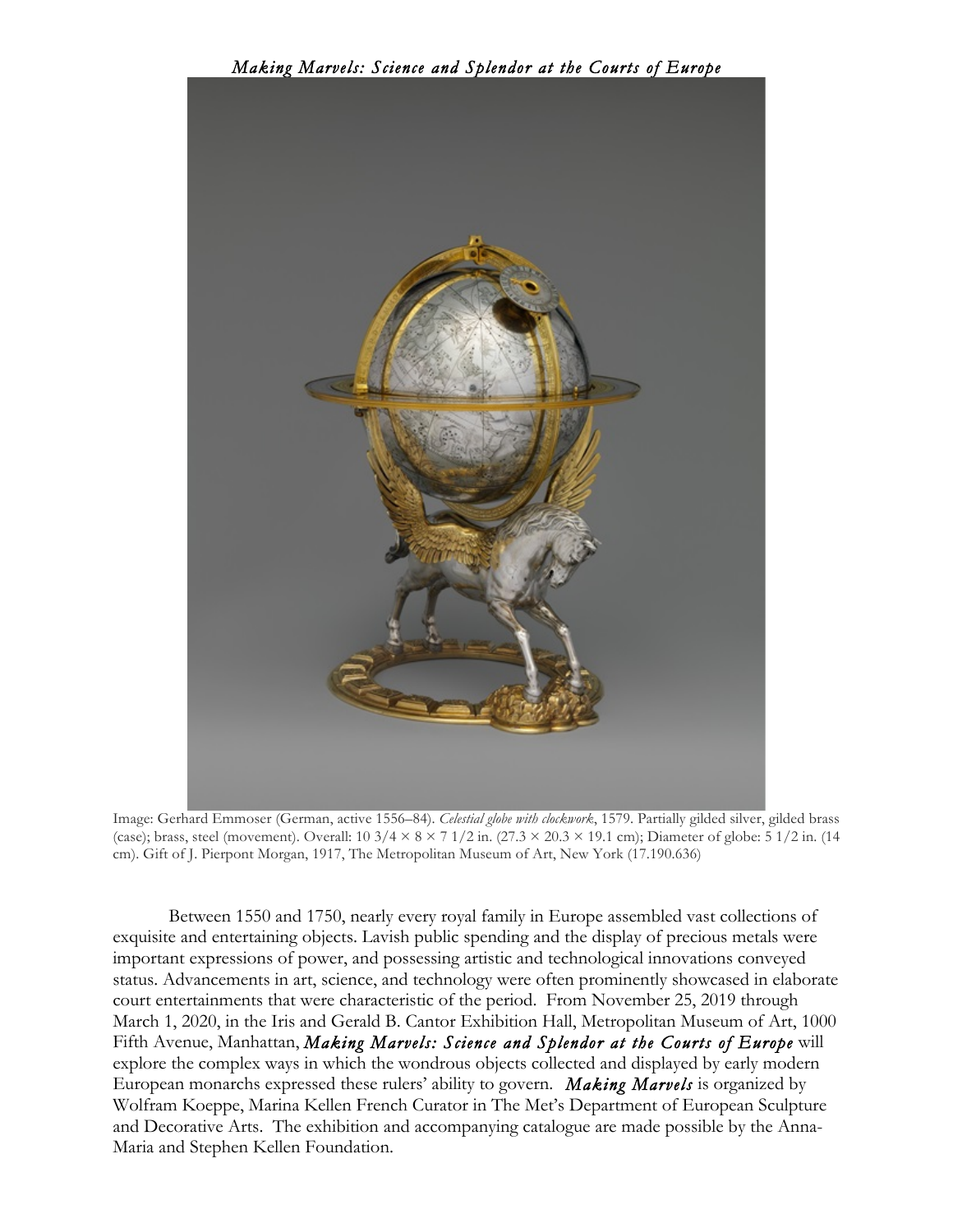The exhibition will feature approximately 170 objects—including clocks, automata, furniture, scientific instruments, jewelry, paintings, sculptures, print media, and more—from The Met collection and over 50 lenders. A number of these works have never been displayed in the United States. Among the many exceptional loans will be silver furniture from the Esterházy Treasury; the largest flawless natural green diamond in the world, weighing 41 carats and in its original eighteenthcentury setting; the alchemistic table bell of Emperor Rudolf II; a large wire-drawing bench made for Elector Augustus of Saxony; a rare example of an early equation clock by Jost Bürgi; and a reconstruction of a late 18th-century semi-automaton chess player, known as "The Turk," that once famously caught Napoleon Bonaparte cheating.

*Making Marvels* is the first exhibition in North America to highlight the important conjunction of art, science, and technology with entertainment and display that was essential to court culture. The exhibition will be divided into four sections dedicated to the main object types featured in these displays: precious metalwork, *Kunstkammer* objects, princely tools, and self-moving clockworks or automata. In order to emphasize the scientific and technological content of these objects, the exhibition will begin by establishing the high level of material value and artisanal quality that princes had to meet in these displays of wealth and power. Visitors will encounter a set of superbly fashioned silver furniture that was considered the ultimate symbol of power, status, and money during the early modern period. The second section will be dedicated to the unusual objects of the *Kunstkammer*, as these collections were known in German-speaking provinces. These pieces were typically composed of newly discovered natural materials set in finely crafted mounts of silver or gold, whose highly inventive designs often embodied the most up-to-date knowledge of the natural world. Reflective of the multi-layered objects they housed, *Kunstkammern* functioned simultaneously as places of amusement, research retreats for the investigation of nature, and political showcases for magnificence.

Knowledge of subjects such as natural philosophy, artisanal craftsmanship, and technology was considered tantamount to the practical wisdom, self-mastery, and moral virtue integral to successful governance. Pursuits such as metalsmithing, surveying, horology, astronomy, and turning at the lathe were part of the education and entertainment of princes in courts across Europe. The exhibition's third section will present the scientific instruments, artisanal tools, and experimental apparatus used by rulers as they developed the technical skills so important to their princely identity. The exhibition will conclude with innovations in mechanical technology. Self-moving clockwork machines—perhaps the most well-known technological display objects—were also a rich source for allegories of rulership. Additionally, as courts competed for technical supremacy, many innovations in mechanical technology were developed at the urging of princely patrons. Automata represented the ultimate attempt to use mechanics to create life-like movement, and were extremely popular additions to princely collections from the Renaissance to the Enlightenment. One highlight will be "The Draughtsman Writer," a late eighteenth-century writing automaton that inspired the 2007 novel *The Invention of Hugo Cabret* and its movie adaptation*.* The advanced mechanism of this piece, which stored more information than any machines that came before it, was the forerunner of the computer, the most common technology used today.

Throughout each gallery, videos and digital models will vividly evoke the historical reality of the objects on view and emphasize the similarities between early modern objects and contemporary technological entertainments.

The exhibition will be accompanied by a hardcover catalogue edited by Koeppe of 308 pages and 300 color illustrations, published by The Metropolitan Museum of Art and distributed by Yale University Press, ISBN 9781588396778, \$65.00, as well as a picture album.

Related programs include: a *Sunday at The Met* with exhibition curator Wolfram Koeppe, science historian Pamela H. Smith, and artist Elizabeth King discussing the origins, significance, and lasting legacy of early modern European royal collections (January 26, 2–3:30 p.m.); a talk, delivered live from Dresden via video, by Michael Korey, Senior Curator at the *Mathematisch-Physikalischer Salon*, *Staatliches Kunstsammlungen Dresden*, about early modern clocks, with a focus on the Imser Clock (December 6, 6:30–7:30 p.m.); and a concert as part of the *Sight and Sound* series by Leon Botstein